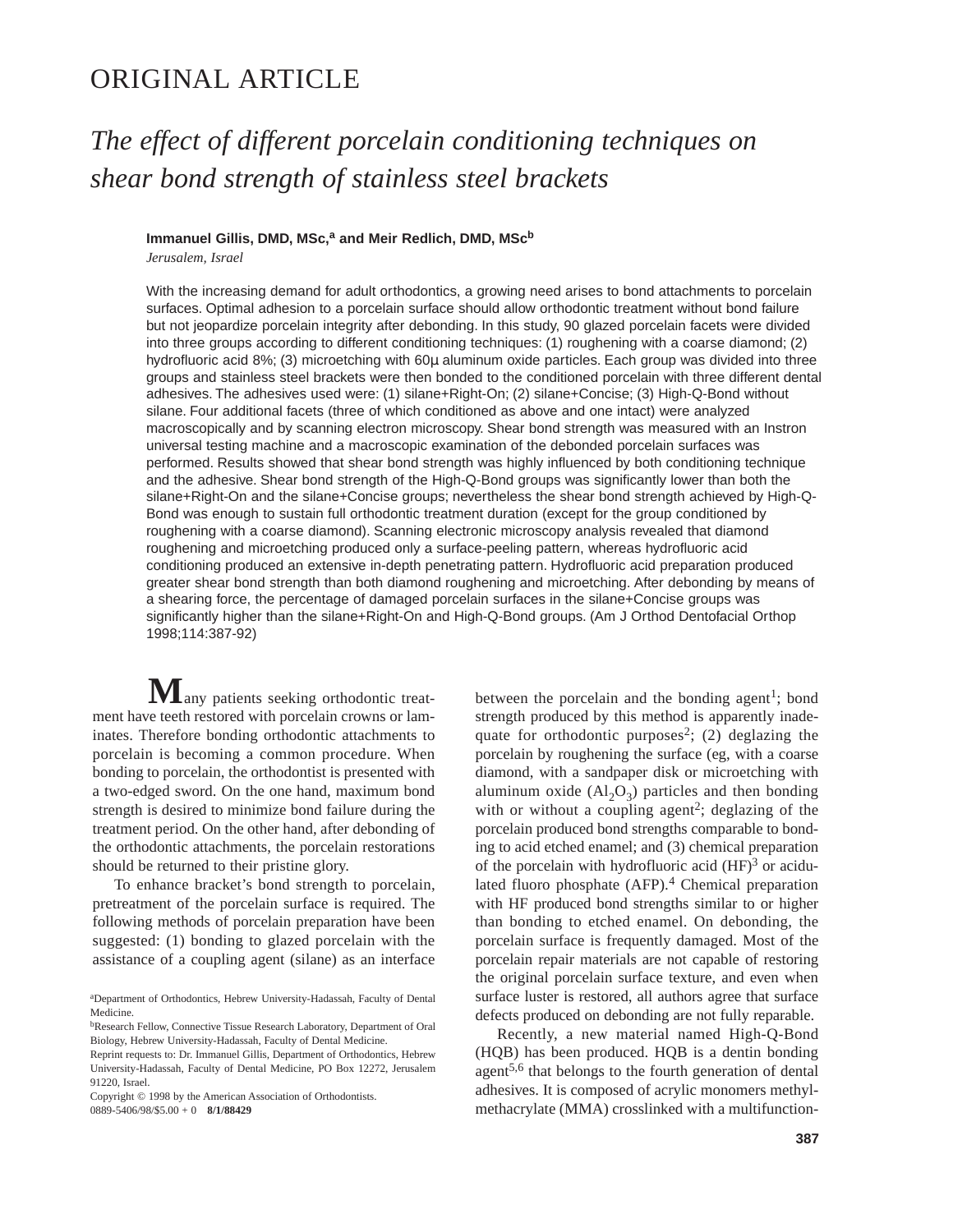|                   | $Silane+Right$ - $On$          | Silane+Concise                  | High-Q-Bond                     |
|-------------------|--------------------------------|---------------------------------|---------------------------------|
| Hydrofluoric acid | $10.12 \pm 3.04^{\text{a}}$    | $16.24 \pm 3.55$ <sup>abc</sup> | $11.03 \pm 3.24$ <sup>bef</sup> |
|                   | $n = 9$                        | $n = 9$                         | $n = 10$                        |
| Microetching      | $11.06 \pm 2.68$ <sup>gi</sup> | $17.90 \pm 3.65$ dgh            | $6.78 \pm 2.37$ <sup>ehi</sup>  |
|                   | $n = 14$                       | $n = 10$                        | $n = 10$                        |
| Coarse diamond    | $11.73 \pm 3.25^{\circ}$       | $12.20 \pm 4.85$ <sup>cdk</sup> | $5.68 \pm 1.28$ <sup>fjk</sup>  |
|                   | $n = 9$                        | $n = 10$                        | $n = 9$                         |

**Table I.** SBS of stainless steel brackets bonded to porcelain conditioned by various techniques and bonded with various adhesives (presented in MPa)

Only figures with identical superscript letters (a-a, b-b etc.) are statistically significant at *P* < .001 level.

al agent (trimethylopropane-triacrylate), an adhesion promoter (glycidoxypropyltromethoxysilane), a comonomer-aliphatic polyester (urethane acrylate), and initiators for self-curing process (dimethyl-p-toluidine and benzoyl peroxide). The HQB composition also includes PolyMMA, inorganic fillers, and coupling agents. According to the manufacturer, HQB provides high tensile bond strength and can be used for bonding to various substrates such as dentin, enamel, noble and base metal alloys, amalgam, composite, and porcelain.7,8 It was this property of HQB that prompted us to use this adhesive for bonding metal brackets to porcelain and then to evaluate porcelain surface integrity after debonding of the HQB bonded brackets.

The aims of this study were: (1) to analyze the effect of the different conditioning techniques on porcelain surfaces with scanning electron microscopy (SEM); (2) to evaluate the effect of different porcelain conditioning techniques on the shear bond strength (SBS) of stainless steel brackets; and (3) to determine the mode of bond failure.

#### **MATERIAL AND METHODS**

Ninety-four glazed porcelain facets resembling lower incisors were built from Ceramco II Vacuum porcelain (Ceramco, Burlington NJ) by the condensing technique and baked under vacuum at 940° C.

The porcelain facets were divided into three groups according to different conditioning techniques as follows: (1) roughening with a coarse diamond (roughening); (2) microetching with  $60\mu$  Al<sub>2</sub>O<sub>3</sub> particles for 5 seconds at 100 psi (ME); and (3) chemical etching with 8% hydrofluoric acid for 4 minutes (HF). Each group was then divided into three subgroups according to the orthodontic adhesives used for bonding stainless steel brackets. The adhesives used were: (1) silane+Right-On (TP Orthodontics Inc, Laporte, Ind); (2) silane+ Concise (3M Dental Products Division, St. Paul, Minn); and (3) HQB (BJM Laboratories Ltd, Or-Yehuda, Israel) without silane.

An additional four porcelain facets were prepared (one sample of intact porcelain and the others of each conditioning technique) and were macroscopically photographed followed by SEM analysis. The samples were dried by a graded series of freon-113 in absolute ethanol. After triple rinsing in 100% freon, the samples were air dried by vigorous shaking. They were mounted on copper stubs, coated with approximately 10 nm of gold and examined with a Philips 505 SEM (Eindhoven, Netherlands) at an accelerating voltage of 30 KV.

The porcelain facets with the brackets bonded to them (GAC, standard edgewise siamese twin lower incisor, catalog no. 37-261-10, with a bracket base area of 0.0981 cm<sup>2</sup>) were stored in saline solution at  $37^{\circ}$ C for 72 hours. Debonding was then performed with a shearing force using an Instron universal testing machine (Segensworth, Fareham, England) and a shearing instrument (Bencor multi-T, testing device for dental restorative materials, Danville Engineering, San Ramon, Calif). Crosshead speed was set at 0.5 mm/ min. The force was recorded at bond failure.

Bond failure mode was analyzed macroscopically after debonding. The percentage of damaged porcelain surfaces in each group was recorded.

Statistical analysis was performed using the Mann-Whitney-*U*-test to determine differences between groups when tested per technique or per adhesive.

#### **RESULTS**

The scanning electron photomicrographs of the porcelain surfaces conditioned by the various techniques are presented in Fig 1. In contrast to the smooth appearance of the intact glazed porcelain (Fig 1*A*), the conditioned surfaces show a markedly different picture. Roughening with a coarse diamond (Fig 1*B*) and mechanical microetching with  $AI_2O_3$  particles (Fig 1*C*) show a similar picture of general random surface erosion or peeling. Hydrofluoric etching of the porcelain surface shows an extensive uniform in-depth penetration of the porcelain (Fig 1*D*).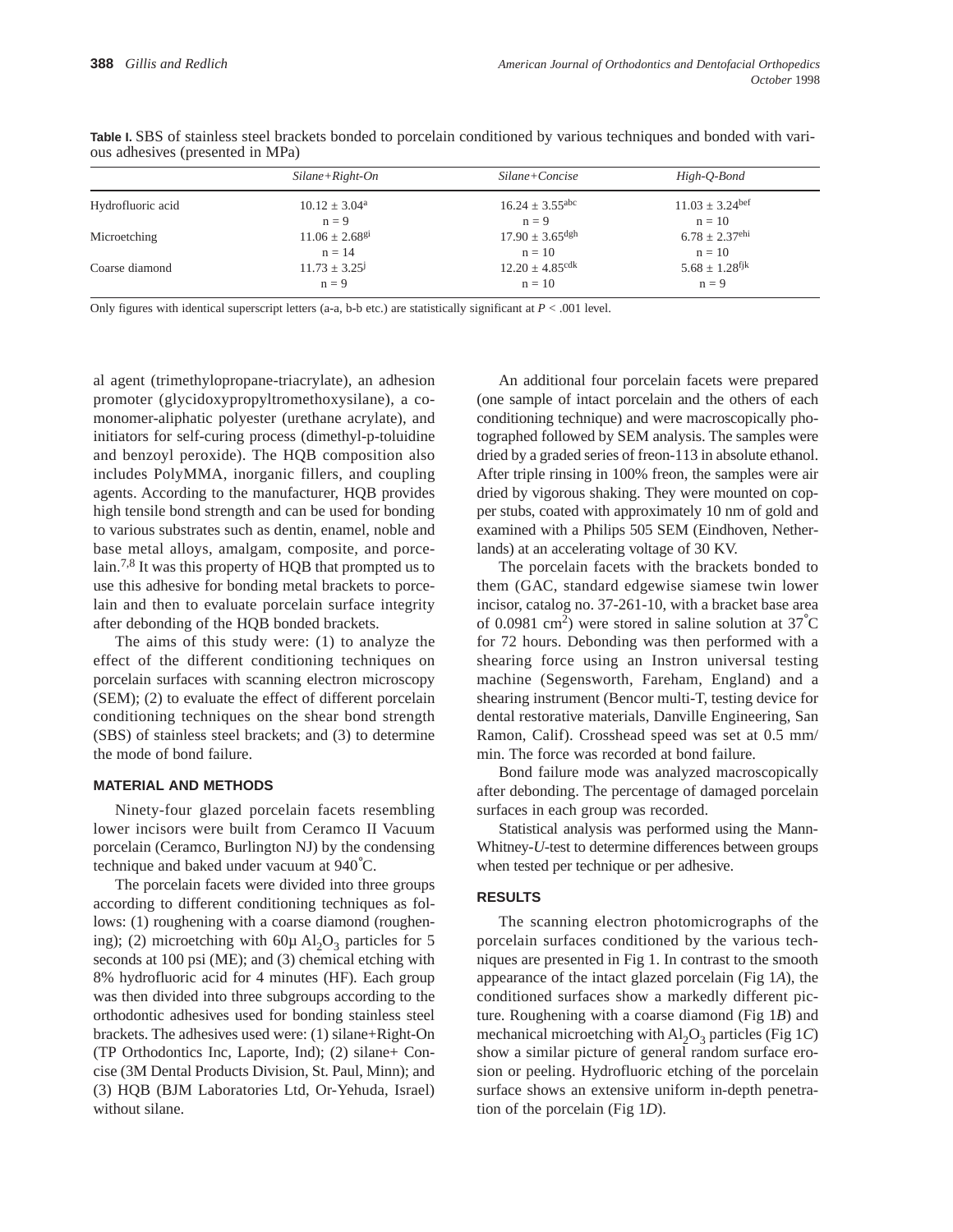

**Fig 1.** Scanning electron microphotograph. **A**, Intact porcelain; **B**, porcelain roughened with coarse diamond; **C**, microetched porcelain, and **D**, porcelain etched by hydrofluoric acid. (Original magnification ×100.)

Macroscopic evaluation revealed that roughening with a coarse diamond significantly affected the porcelain, showing deep grooves over the conditioned area. Microetched porcelain appeared moderately affected with a loss of porcelain glaze and a mild roughening of the conditioned surface. Exposing porcelain to hydrofluoric acid produced minimal change to the porcelain surface, with a slight dulling of the glaze resembling intact porcelain (Fig 2*A*-*D*).

The results of SBS were evaluated both per conditioning technique for each adhesive, and per adhesive for each conditioning technique (Table I). When the different porcelain conditioning techniques were evaluated for silane+Right-On, no differences were found in SBS. When the conditioning techniques were evaluated for the silane+Concise adhesive, a significant difference was found both between the HF and roughening and between the ME and roughening groups (16.24 versus 12.20,  $P <$ .05, and 17.90 versus 12.20, *P* < .02, respectively); however, no difference was found between the HF and ME groups. The SBS of the HQB adhesive after HF preparation was significantly higher than that of the ME and preparation by roughening (11.03 versus 6.78, respectively,  $P < .01$  and 11.03 versus 5.68, respectively,  $P <$ .01); however, no such difference was found when comparing porcelain conditioning by ME versus roughening.

**Table II.** Percentage of damaged porcelain surfaces after debonding

|                   | Silane+<br>Right-On | Silane+<br>Concise | High-<br>$O$ -Bond |
|-------------------|---------------------|--------------------|--------------------|
| Hydrofluoric acid | 10%                 | 60%                | 10%                |
| Microetching      | 20%                 | 70%                | 40%                |
| Coarse diamond    | 10%                 | 70%                | 20%                |

When comparing SBS of the different adhesives after porcelain conditioning by HF, silane+Concise was found to be significantly stronger than both silane+Right-On and HQB (16.25 versus 10.12, respectively,  $P < .01$ , and 16.25 versus 11.03, respectively, *P* < .001). No such difference was found between silane+Right-On and HQB. When comparing the SBS of the various adhesives after ME, the silane+Concise was higher than the silane+Right-On, and both were higher than HQB  $(17.90, 11.06, and 6.78, respectively,  $P < .001$ ). When$ comparing SBS for the adhesives after roughening, the porcelain with a coarse diamond, both the silane+Concise and the silane+Right-On adhesives produced higher SBS than the HQB (12.20, 11.73, and 5.68, respectively, *P* < .001). No difference was found between the SBS of silane+Concise and silane+Right-On.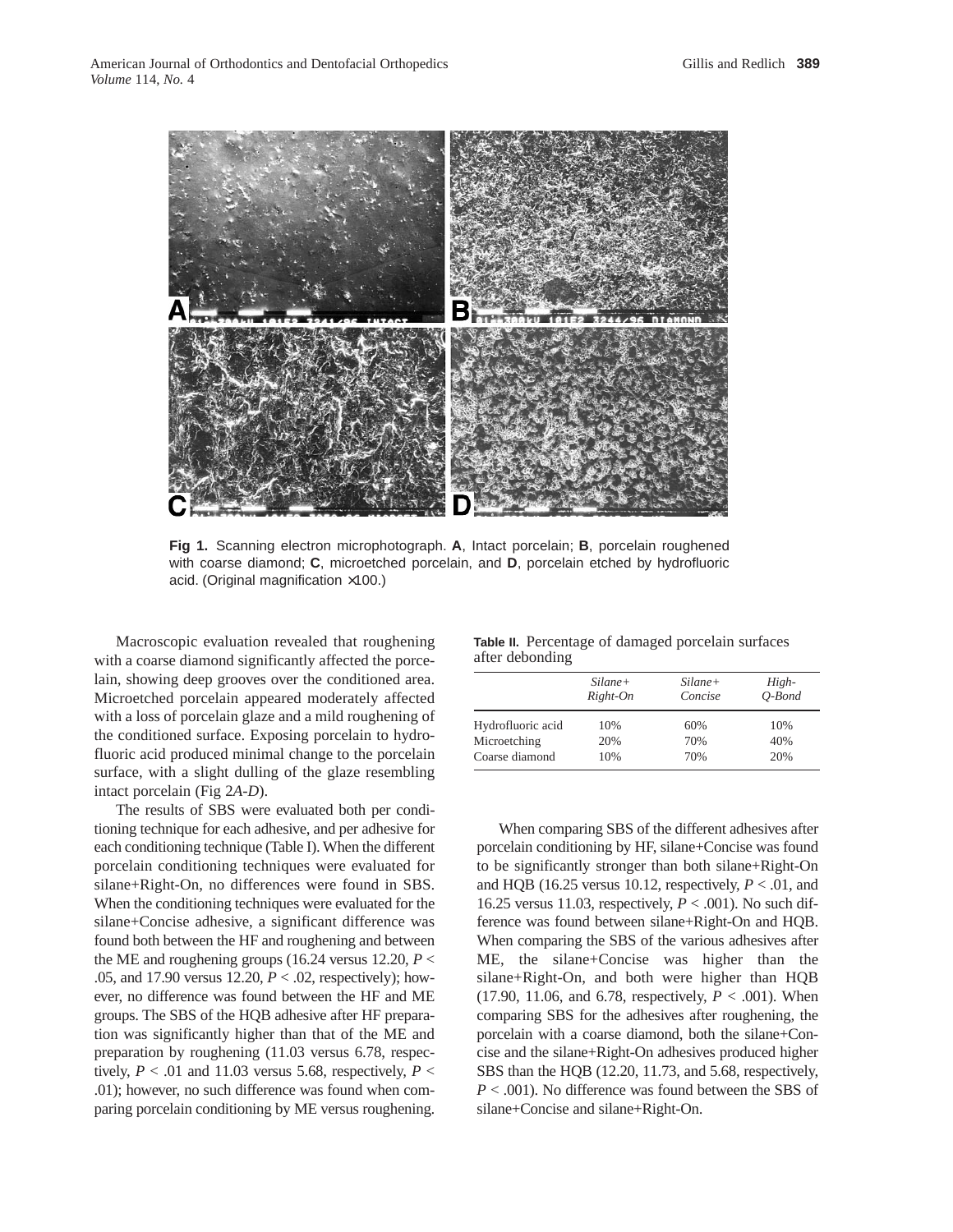

**Fig 2.** Clinical appearance of (**A**) intact porcelain, **B**, porcelain conditioned by roughening with a coarse diamond, **C**, porcelain conditioned by microetching with  $Al_2O_3$ , and **D**, porcelain conditioned by etching with hydrofluoric acid.

Bond failure mode, expressed as the percent of damaged porcelain surfaces in each group is presented in Table II. The silane+Concise adhesive produced significantly more damaged porcelain surfaces than both other adhesives.

Macroscopic examination of two debonded samples are presented (Figs 3, 4). The first is of severely damaged porcelain conditioned with hydrofluoric acid and bonded with silane and Concise (Fig 3). In contrast (Fig 4), the second sample demonstrates a cohesive bond failure with a small amount of adhesive remaining on the porcelain following conditioning by microetching with  $Al_2O_3$  and bonding with HQB. No obvious porcelain damage can be detected.

#### **DISCUSSION**

The present study showed that the SBS of stainless steel brackets bonded to porcelain is highly influenced by both the porcelain conditioning technique and by the type of adhesive used for the bonding procedure. These results are in agreement with previously published data.<sup>9-14</sup>



**Fig 3.** Severely damaged porcelain after debonding. Note the large amount of porcelain remaining on bracket base.

In the present study, the porcelain material was made of clinical crown porcelain and resembled a lower incisor; the brackets used were also for lower incisors thus ensuring optimal adaptation during bonding. Because there is no difference between thermocycling of the porcelain/bracket units and immersion in  $37^{\circ}$ C water,<sup>1</sup> only the latter was used in the present study.

Roughening the porcelain surface with a coarse diamond, produced a random peeling appearance thus enlarging the porcelain surface area with only shallow mechanical retention as revealed by SEM. Although the macroscopic appearance of the roughened porcelain gave the impression of a highly retentive surface (Fig 2*B*), its SBS was, in general, the lowest of the three conditioning techniques.

Microetching with  $Al_2O_3$  particles produced a uniform peeling appearance of the porcelain with deeper penetration and more undercuts compared to roughening; this increased potential mechanical retention. Macroscopically the microetching caused only minor damage manifested by loss of porcelain glaze (Fig 2*C*). The SBS achieved in this manner was in general higher than that produced by roughening. Debonding after microetching preparation produced porcelain surface damage for all adhesives used. Similar results were observed by Kao et al.<sup>9</sup>

Hydrofluoric acid etching of the porcelain, produced a uniform in-depth penetration, similar to that produced by phosphoric acid on enamel. Although macroscopically, hydrofluoric acid etching left the porcelain surface nearly unchanged, the SBS achieved in this manner was, in general, much higher than that produced by the other techniques. Extreme care should be taken during intra-oral application of hydrofluoric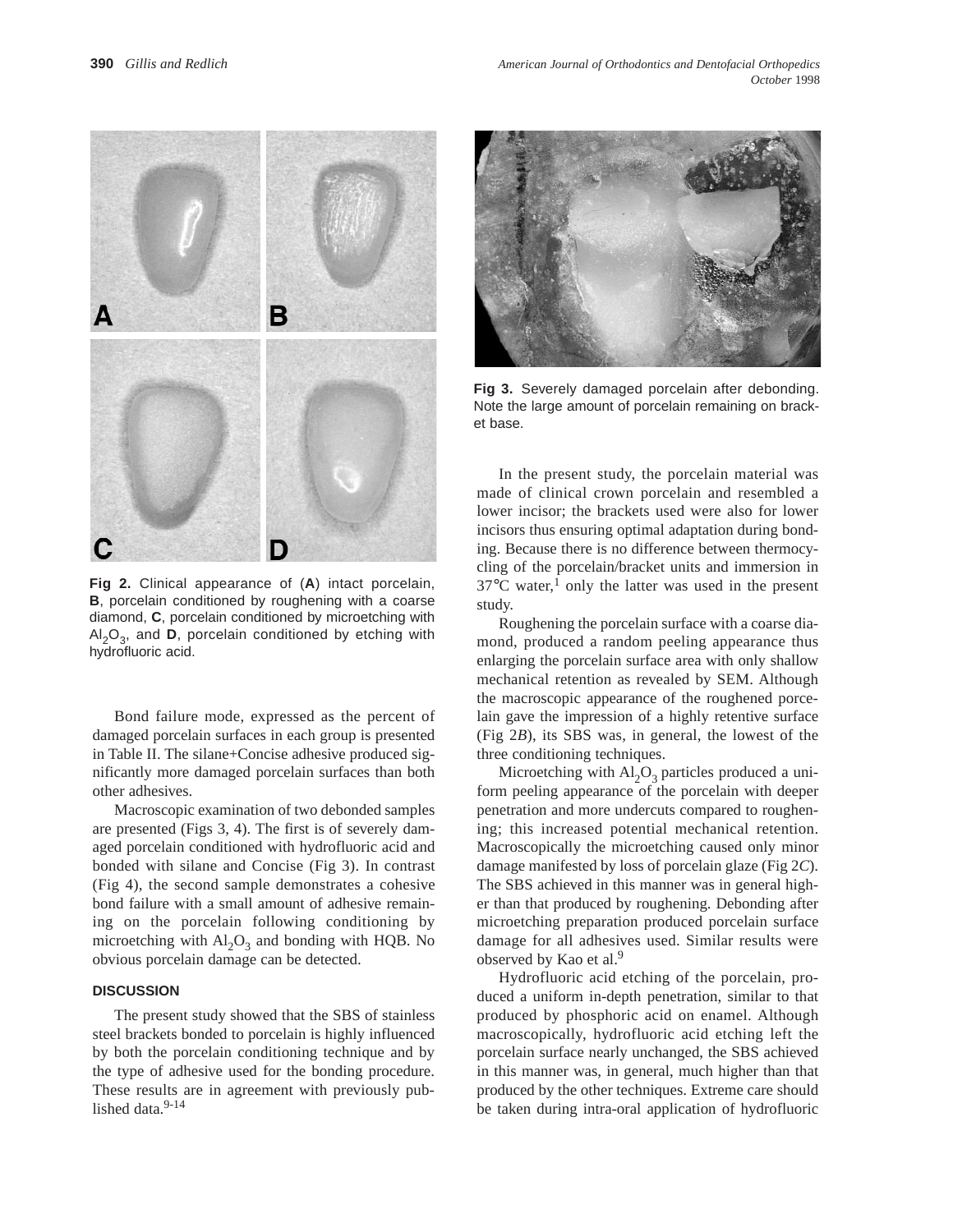acid because contact between the acid and soft tissues may cause severe tissue irritation.<sup>12</sup> Because of this potential danger, one may prefer alternative conditioning techniques.

The adhesive used for bonding, has a significant effect on SBS. Kao et al<sup>9</sup> showed that a heavily filled resin (Concise) produced higher SBS than a lightly filled resin (Unite), and that silanating the porcelain before bonding increased SBS. Indeed in the current study, the silane+Concise adhesive (a heavily filled resin) produced, in general, higher SBS than silane+ Right-On and HQB in a descending order (both lightly filled resins).

Bond failure of stainless steel brackets bonded to porcelain has four primary possible locations: (1) at the bracket-adhesive interface; (2) a cohesive failure (ie, within the adhesive layer); (3) at the adhesive-porcelain interface; and (4) within the porcelain, or any combination of these locations. Because porcelain surface integrity is of the utmost clinical concern after debonding, bond failure mode was noted according to presence or absence of porcelain damage.

Bond failure occurs at the area of least resistance. When stainless steel brackets are bonded to porcelain with silane+Concise, the SBS of the porcelain is lower than both that of the adhesive and of the adhesivebracket interface, therefore bond failure occurs within the porcelain. This may explain the exceptionally high percentage of damaged porcelain surfaces in all the silane+Concise groups regardless of the conditioning technique. On the other hand, when silane+Right-On or HQB are the adhesives, the SBS of the porcelain is higher than that of the adhesive or the adhesive-bracket interface and bond failure occurs either as a cohesive fracture within the adhesive or at the adhesive-bracket interface leaving the porcelain undamaged.

Previous studies<sup>15,16</sup> have mentioned 6 to 10 MPa as the optimal range for bond strength of brackets to enamel. In our study, all of the SBS achieved were in this range or above it (except for the group conditioned by roughening and bonded with HQB). On debonding, the different conditioning/adhesive combinations showed different percentages of damaged porcelain surfaces. Thus, the effect of different porcelain conditioning techniques and adhesives on porcelain surface integrity during debonding may be divided into two groups: (1) clinically insignificant damage, the brackets remain bonded during the entire treatment period, and hardly any porcelain damage is observable after bracket debonding; and (2) clinically significant damage, after debonding severe porcelain surface damage occurs.

When restoring with porcelain, emphasis is focused on esthetics therefore debonding orthodontic brackets



**Fig 4.** "Clean" cohesive bond failure. Note small amounts of adhesive remaining both on porcelain and on bracket base. No observable damage to the porcelain.

should leave the porcelain as esthetic as it was before bonding. Clinically or esthetically speaking, the dentition can be divided into anterior and posterior parts. When bonding brackets to anterior teeth, where esthetics is of major concern, an appropriate conditioning/ adhesive combination with SBS in the optimal range should be chosen in order to minimize potential damage to the porcelain surface after debonding. Posterior teeth, on the other hand, have a slightly less esthetic concern, and greater forces may need to be transferred to the teeth (according to root surface area). In the latter cases, either a high SBS combination may be chosen, risking porcelain surface integrity, or an alternative method other than direct bonding to posterior porcelain restorations may be used (eg, banding molars or use of the grasshopper technique<sup>17</sup>).

HQB in combination with porcelain conditioning by hydrofluoric etching produced adequate SBS and caused minimal damage to the porcelain surface upon debonding. HQB has been shown to efficiently bond stainless steel brackets to etched enamel (unpublished data), and currently we are establishing the bond strength of HQB to unetched enamel. We are also currently examining bonding tooth colored brackets (porcelain, polycarbonate, etc.) to porcelain with HQB and other adhesives.